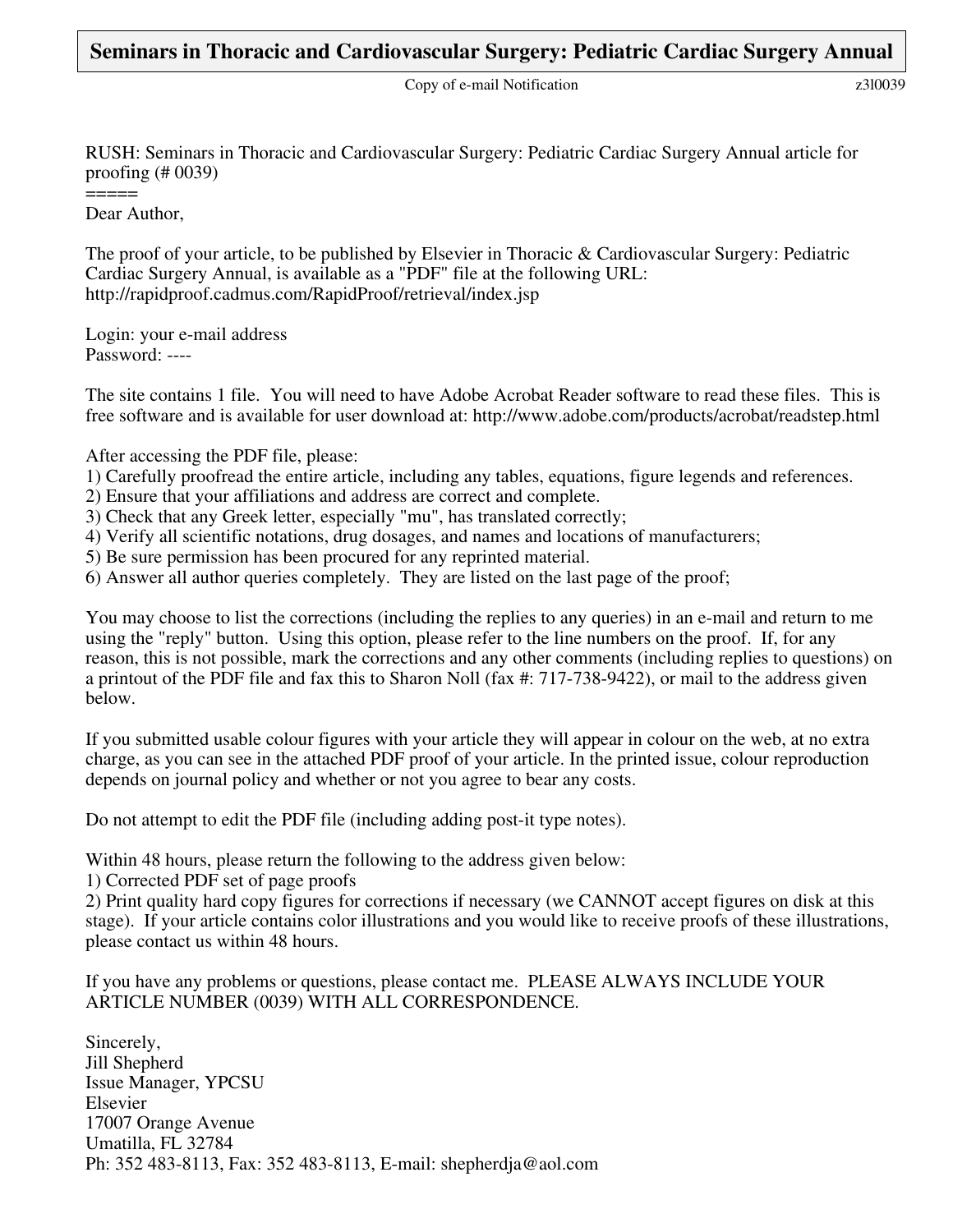# **Surgical Outcome for Congenital Heart Malformations in the Adult Age: A Multicentric European Study**

*G. Stellin, V.L. Vida, M.A. Padalino, and G. Rizzoli*

 $-5$ 

ial heart diseases are currently treated in the pediative age. However, a conspicuous numerical<br>in the pediative and the pediative age. This study has been undertaken by members<br>or consentral Heart Surgeons Association wi **Congenital heart diseases are currently treated in the pediatric age. However, a conspicuous number of patients requires treatment in the adult age. This study has been undertaken by members of the European Congenital Heart Surgeons Association with the aim of evaluating the impact of cardiac surgery in this particular age group. We have collected data from 1,247 patients who underwent 1,287 operations during a 5-year period between January,1 1997 and December 31, 2001. Patients were divided into three groups: (1) palliative procedures (4.4%), operation performed to improve patients' clinical status without restoring normal anatomy or physiology; (2) repair (79.3%), operation performed to achieve an anatomic or physiologic repair with separation of the pulmonary from the systemic circulation (included in this group are also Fontan-type repair and one and a half ventricle repair); (3) reoperation (16.3%), all the reoperations performed after repair (either anatomic or physiologic). Hospital mortality (within 30 days) was 2.4% (range, 0% to 15.3% in different centers). Kaplan-Meier estimates shows a 94% survival at 4 years, which is higher for repair (95%) as compared with reoperations (92%) or palliations (88%). Surgery for congenital heart disease in the adult age is a safe, beneficial, and low-risk treatment that modifies patients' natural history by improving their clinical status.**

*© 2004 Elsevier Inc. All rights reserved.*

**Key words: Congenital malformations; adult; multicentric European study.**

Y ongenital heart diseases are currently  $\overline{\mathcal{A}}$  treated in the pediatric age. However, a conspicuous number of patients require treatment in the adult age.1 To evaluate the impact of cardiac surgery in this particular group, we have embarked on a multicentric European study involving 19 centers from 13 different European countries.

### **Materials and Methods**

Included in this multicentric study are 1,247 adult patients with congenital heart disease, 634 men (51%) and 613 women (49%), ranging in age between 18 and 78 years (mean, 33.6 years). There were 1,287 procedures performed between

*© 2004 Elsevier Inc. All rights reserved. 1092-9126/04/0701-0016\$30.00/0 doi:10.1053/j.pcsu.2004.02.016*

January 1, 1997 and December 31, 2001, in 19 European centers (median, 45 procedures/center; range, 11 to 202 procedures). Procedures were divided into three groups:

- Group I. Palliative procedures (4.4%): There are 57 palliative procedures performed in 57 patients. In this subset we have included any operations performed to improve the patient's clinical status, without restoring normal anatomy or physiology. Among palliation, 35% were bidirectional cavopulmonary anastomosis, 24% systemic-to-pulmonary artery shunts, 9% pulmonary artery banding, etc.
- Group II. Repair (79.3%): Included are 1,021 operations to achieve an anatomic or physiologic repair with separation of the pulmonary from the systemic circulation. Included in this group are also Fontan-type repair and one and a half ventricle repair. Among repairs, 31% were atrial septal defect (ASD) closure, 5% ventricular septal defect closure, 5% aortic valve replacement, etc.
- Group III. Reoperation (16.3%): All the reoperations performed after repair (either anatomic or physiologic). There were 209 reoperations

*Pediatric Cardiac Surgery Annual of the Seminars in Thoracic and Cardiovascular Surgery, Vol 7, 2004: pp 000-000* **1**

*From the Department of Cardiovascular Surgery, Paediatric Cardiac Surgery Unit, University of Padova Medical School, Padova, Italy.*

*Address reprint requests to Giovanni Stellin, MD, Department of Cardiovascular Surgery, Paediatric Cardiac Surgery Unit, University of Padova Medical School, Via Giustiniani, 2 35128 Padova, Italy.*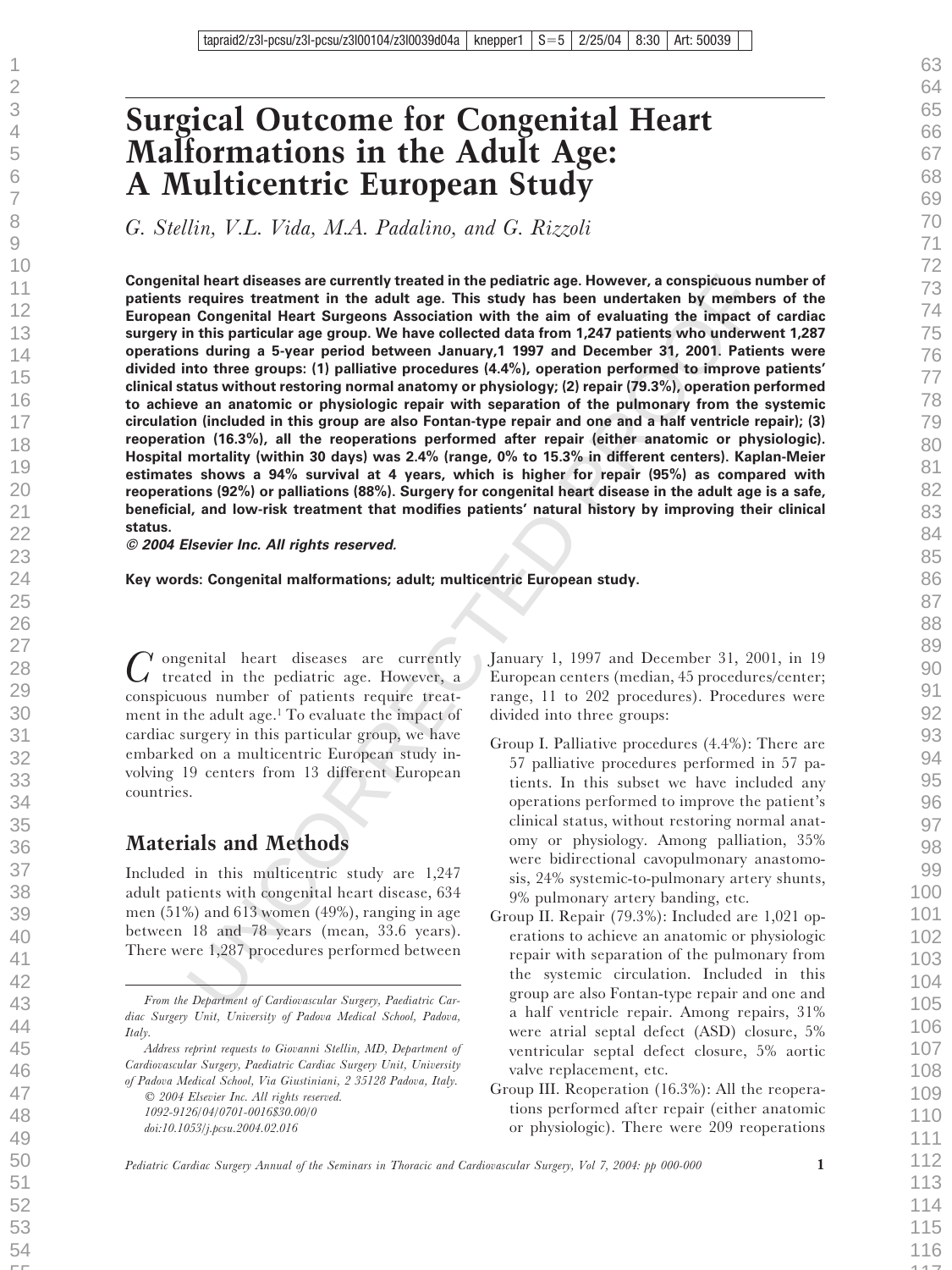| tapraid2/z3l-pcsu/z3l-pcsu/z3l00104/z3l0039d04a   knepper1   S=5   2/25/04   8:30   Art: 50039 |  |  |  |  |  |
|------------------------------------------------------------------------------------------------|--|--|--|--|--|
|------------------------------------------------------------------------------------------------|--|--|--|--|--|

| Categories                                                                                                                                                                                                                                                                                                                                                                                                                                                                                                                                                     | Diagnosis<br>No. (%)                                                                                                                                    | Diagnosis Leading to Surgery<br>No. (%)                                                                                                                                                                                                                                                                                                                                                                                                                                                                                                                                                  |
|----------------------------------------------------------------------------------------------------------------------------------------------------------------------------------------------------------------------------------------------------------------------------------------------------------------------------------------------------------------------------------------------------------------------------------------------------------------------------------------------------------------------------------------------------------------|---------------------------------------------------------------------------------------------------------------------------------------------------------|------------------------------------------------------------------------------------------------------------------------------------------------------------------------------------------------------------------------------------------------------------------------------------------------------------------------------------------------------------------------------------------------------------------------------------------------------------------------------------------------------------------------------------------------------------------------------------------|
| Septal defects<br>Pulmonary venous anomalies<br>Systemic venous anomalies<br>Right heart lesions<br>Left heart lesions<br>Single ventricle<br><b>TGA</b><br><b>DORV</b><br>Thoracic arteries/veins<br>Lung disease<br>Electrophysiologic<br>Other<br>Total                                                                                                                                                                                                                                                                                                     | 695 (39.9)<br>68 (3.9)<br>7(0.4)<br>362 (20.8)<br>312 (17.9)<br>54(3.1)<br>51(2.9)<br>13(0.7)<br>99(5.7)<br>9(0.5)<br>23(1.3)<br>50(2.9)<br>1,743 (100) | 646 (40.9)<br>68 (4.3)<br>6(0.4)<br>316 (20.0)<br>291 (18.4)<br>44(2.8)<br>19 (1.2)<br>6(0.3)<br>84(5.3)<br>6(0.3)<br>24 (1.5)<br>69 (4.6)<br>1,579 (100)                                                                                                                                                                                                                                                                                                                                                                                                                                |
| Abbreviations: TGA, transposition of the great arteries; DORV, double outlet right ventricle.                                                                                                                                                                                                                                                                                                                                                                                                                                                                  |                                                                                                                                                         |                                                                                                                                                                                                                                                                                                                                                                                                                                                                                                                                                                                          |
| performed in 193 patients. Among reopera-<br>tion, 30% were conduit replacement, 8% aortic<br>valve replacement, 6% ventricular septal de-<br>fect closure, etc.<br>Diagnoses, procedures, extracardiac anoma-<br>lies, preoperative risk factors, and postoperative<br>complications were classified according to Pedi-<br>atric European Database classification. We have<br>1,743 anatomic diagnoses in 1,287 patients.<br>Listed in Table 1 are diagnoses of "basic" heart<br>malformations and diagnoses "leading to sur-<br>gery" before each operation. | $1\%$ .                                                                                                                                                 | mias included atrial fibrillation in 4%, complet<br>atrioventricular block in 2%, and atrial flutter i<br>extracardiac<br>anomalies<br>Associated<br>wei<br>present in 24 patients and included Down's syn<br>drome in 17 (1%), Turner's syndrome in $4(0.2\%)$<br>and Williams Beuren syndrome in 3 (0.2%<br>Other nonsignificant chromosomal anomalie<br>were present in 13 patients $(0.8\%)$ . Other not<br>cardiac nonchromosomal anomalies were foun<br>in 35 patients $(2.2\%)$ .<br>Preoperative risk factors were present in 30<br>patients and included cyanosis in 187 patien |
| <b>Preoperative Data</b><br>A clinical evaluation was performed in all pa-<br>tients before surgery (98% of data available).<br>Noninvasive preoperative diagnosis by means<br>of 2-dimensional echocardiography Doppler<br>$(\pm$ other noninvasive techniques) was possible<br>for 491 operations (39%). Cardiac catheterization<br>was used in adjunct in the remaining 770 patients<br>$(61\%).$<br>According to a preoperative clinical evaluation<br>and instrumental evaluation, 408 patients<br>$(34.4\%)$ were classified in the New York Heart       |                                                                                                                                                         | $(14.5\%)$ , preoperative arrhythmias in 31 $(2.4\%)$<br>preoperative neurological deficit in 19 (1.4%)<br>preoperative endocarditis in 16 $(1.2\%)$ , and other<br>risk factors in 52 patients $(4\%)$ .                                                                                                                                                                                                                                                                                                                                                                                |
|                                                                                                                                                                                                                                                                                                                                                                                                                                                                                                                                                                |                                                                                                                                                         | <b>Statistical Analysis</b><br>Survival estimate curves for all procedures for<br>different operative categories (palliation, repai<br>and reoperation), according to the main patho<br>ogies (ASD, ventricular septal defect, aortic valy<br>disease, single ventricle, tetralogy of Fallot, an<br>pulmonary atresia), for ASD in comparison wit                                                                                                                                                                                                                                        |

#### **Table 1. Diagnoses and Diagnoses Leading to Surgery Classified According to Pediatric European Database Classification**

### **Preoperative Data**

According to a preoperative clinical evaluation and instrumental evaluation, 408 patients (34.4%) were classified in the New York Heart Association (NYHA) class I, 524 in NYHA class II (42.1%), 241 in NYHA class III (19.3%), and 51 in NYHA class IV (4.2%).

A preoperative electrocardiogram was performed in all patients. Eighty-eight percent of patients were in sinus rhythm. Major arrhyth-

#### **Statistical Analysis**

Survival estimate curves for all procedures for different operative categories (palliation, repair, and reoperation), according to the main pathologies (ASD, ventricular septal defect, aortic valve disease, single ventricle, tetralogy of Fallot, and pulmonary atresia), for ASD in comparison with other pathologies and according to preoperative cyanosis were analyzed according to the Kaplan-Meier method. Hazard ratio was estimated by means of Cox analysis of the influence of operative categories of correction, pathologies, and preoperative risk factors.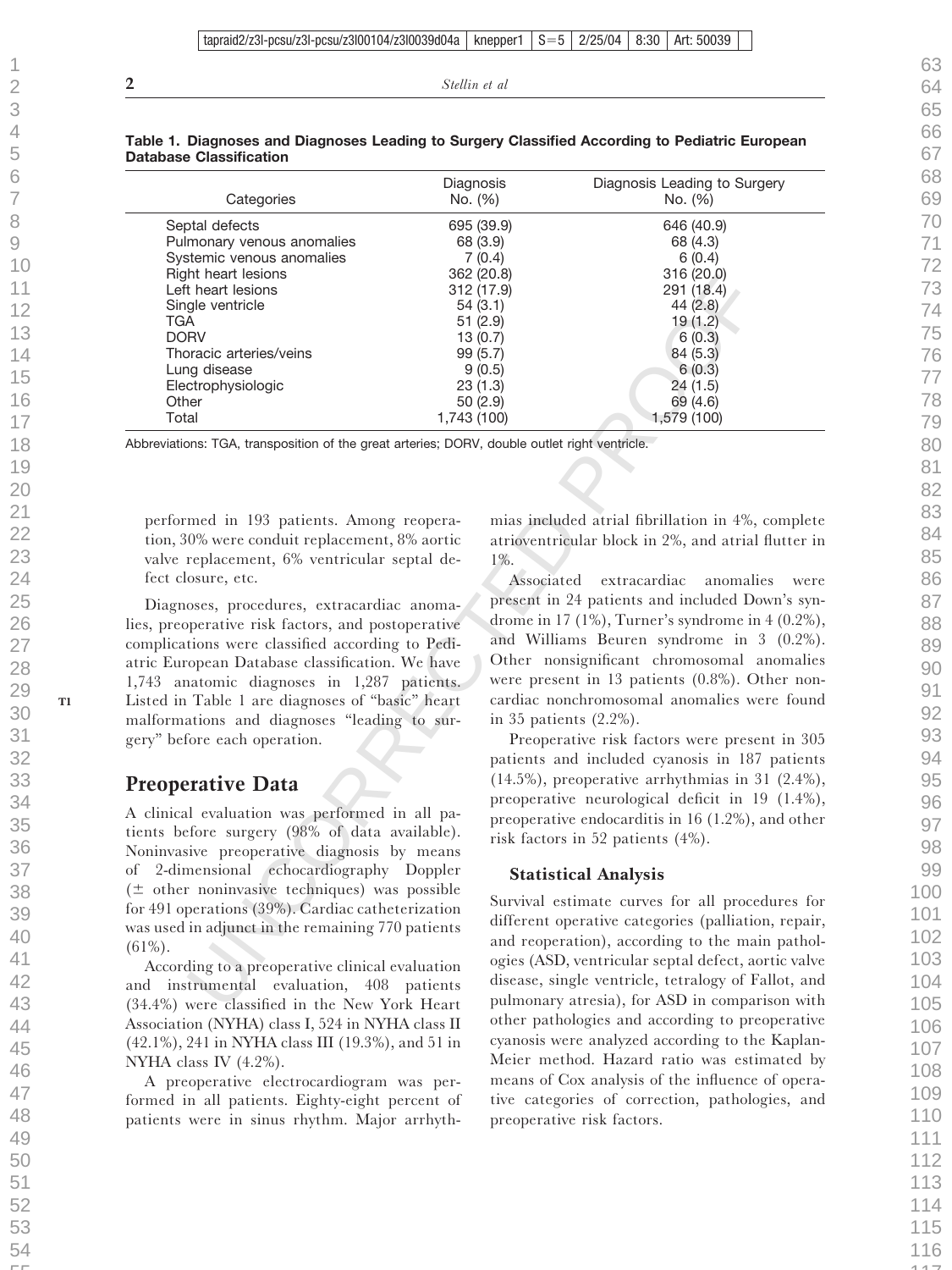### **Operative Results**

Major postoperative complications were reported in 286 patients (23.1%). The most common complications included: postoperative arrhythmias (81 events), bleeding requiring reoperation (47 events), pericardial effusion requiring drainage (21 events), postoperative mechanical ventilation for more than 7 days (20 events), acute renal failure requiring temporary dialysis (18 events), and low output syndrome (17 events). Other less common complications were reported for 105 operations (8.5%).

Cardiac rhythm at the moment of discharge from the hospital showed 90% of patients with sinus rhythm by electrocardiogram, while 6% showed major arrhythmias that included atrial fibrillation in 3.6%, complete atrioventricular block (ill degree) in 2.2%, and atrial flutter in 0.6%, etc.

# **Follow-Up**

Follow-up period ranged from 1 month to 60.5 months (mean, 17.7 months; median, 11.6 months) and data were available for 810 patients (63% of data available).

There were 82 adverse events reported in 75 patients (10%). Late death occurred in 11 patients (1.5%). In five patients, death was noncardiac related. Reoperation was necessary in 19 patients (2.5%) and interventional cardiology procedure in 3 (0.4%). Other less common adverse events were reported in 49 patients.

At latest follow-up, 77.6% of the patients are in NYHA class I, 20.2% in HYHA class II and 2.2% in HYHA class III. This compares favorably with preoperative data. Considering the Ability Index at last follow-up, it was I degree in 82.7%, II degree in 14.8%, and III degree in 2.5%.

### **Statistical Analysis**

Survival curves according to Kaplan-Meier showed:

- *1.* Survival at 5 years for all procedures is 94%, with 95% confidence interval between 92% and 96%.
- *2.* Survival estimate is 88% at 4 years for palliative procedures, 95% at 5 years for repairs and of 92% reoperations (Fig 1). **F1**
- *3.* Survival estimates is 98% at 5 years for ASD and 91% at 5 years for all other pathologies (Fig 2).
- *4.* Survival estimates according to main pathologies is 99% at 5 years for ASD, 95% at 5 years for aortic valve disease, 92% at 4 years for ventricular septal defect, 86% at 3 years for single ventricles, and 61% at 3 years for tetralogy of Fallot and pulmonary atresia (Fig 3). **F3**
- *5.* Survival estimate is 96% at 5 years for preoperative acyanotic patients and 83% at 4 years for preoperative cyanotic patients (Fig 4). **F4**

Hazard ratio by means of univariate Cox analysis is 3.1 for palliation  $(P = .03)$ , 0.41 for repair  $(P = .008)$ , and 1.87 for reoperation  $(P = .07)$ .

#### **Table 2. Procedures Classified According to Pediatric European Database Classification**

| Categories                                                                                                                                                                                                                                                                                                                                                                                                                                                                                                                                                                                                                                                                                            | Procedure<br>No. (%)                                                                                                                     | sinus rhythm by electrocardiogram, wh<br>showed major arrhythmias that included                                                                                                                                                                                                                                                                                                                                                                                                                                         |
|-------------------------------------------------------------------------------------------------------------------------------------------------------------------------------------------------------------------------------------------------------------------------------------------------------------------------------------------------------------------------------------------------------------------------------------------------------------------------------------------------------------------------------------------------------------------------------------------------------------------------------------------------------------------------------------------------------|------------------------------------------------------------------------------------------------------------------------------------------|-------------------------------------------------------------------------------------------------------------------------------------------------------------------------------------------------------------------------------------------------------------------------------------------------------------------------------------------------------------------------------------------------------------------------------------------------------------------------------------------------------------------------|
| Septal defects<br>Pulmonary venous<br>anomalies                                                                                                                                                                                                                                                                                                                                                                                                                                                                                                                                                                                                                                                       | 676 (40.6)<br>65 (3.9)                                                                                                                   | fibrillation in 3.6%, complete atriovent<br>block (ill degree) in 2.2%, and atrial flu<br>$0.6\%$ , etc.                                                                                                                                                                                                                                                                                                                                                                                                                |
| Systemic venous<br>anomalies<br>Right heart lesions<br>Left heart lesions<br>Single ventricle<br>TGA<br><b>DORV</b><br>Thoracic arteries and veins<br>Lung disease<br>Electrophysiologic<br>Palliative procedures<br>Miscellaneous<br>Total                                                                                                                                                                                                                                                                                                                                                                                                                                                           | 6 (0.3)<br>321 (19.3)<br>304 (18.2)<br>28 (1.6)<br>8(0.4)<br>2(0.1)<br>85(5.1)<br>8(0.4)<br>37(2.2)<br>51(3.0)<br>81 (4.9)<br>1672 (100) | Follow-Up<br>Follow-up period ranged from 1 month<br>months (mean, 17.7 months; median<br>months) and data were available for 810 p<br>(63% of data available).<br>There were 82 adverse events reported<br>patients (10%). Late death occurred in<br>tients (1.5%). In five patients, death was r<br>diac related. Reoperation was necessary                                                                                                                                                                           |
| Abbreviations: TGA, transposition of the great arteries;<br>ORV, double outlet right ventricle.<br><b>Operative Results</b><br>There were a total of 1,672 surgical procedures<br>erformed in 1,287 patients (100% of data avail-                                                                                                                                                                                                                                                                                                                                                                                                                                                                     |                                                                                                                                          | patients (2.5%) and interventional care<br>procedure in $3(0.4\%)$ . Other less comm<br>verse events were reported in 49 patients.<br>At latest follow-up, 77.6% of the patier<br>in NYHA class I, 20.2% in HYHA class<br>2.2% in HYHA class III. This compares fav<br>with preoperative data. Considering the<br>Index at last follow-up, it was I degree in<br>II degree in 14.8%, and III degree in 2.5%                                                                                                             |
| ble). In Table 2, we have summarized the pro-<br>edures according to the European database                                                                                                                                                                                                                                                                                                                                                                                                                                                                                                                                                                                                            |                                                                                                                                          | <b>Statistical Analysis</b>                                                                                                                                                                                                                                                                                                                                                                                                                                                                                             |
| hort list categories.<br>Thirty-one patients died in hospital (within 30)<br>lays) with an overall mortality of 2.4% which<br>anged from 0% to 15.3% in different centers.<br>The most common causes reported were low out-<br>out syndrome (6 patients, 0.7%), sepsis (7 pa-<br>ients, 0.5%), and perioperative bleeding (2 pa-<br>ients, 0.1%). Five patients died from other less-<br>requent causes (0.1%). No data were available in<br>1 cases.<br>Mean intensive care unit stay was 2.9 days<br>range, 1 to 173 days); 4.4 days in group I, 2.7<br>lays in group II, and 4.4 days in group III.<br>Major postoperative complications were re-<br>oorted in 286 patients (23.1%). The most com- |                                                                                                                                          | Survival<br>curves according to Kaplan<br>showed:<br>1. Survival at 5 years for all procedures i<br>with 95% confidence interval between 92<br>96%.<br>2. Survival estimate is 88% at 4 years for<br>tive procedures, 95% at 5 years for repa<br>of 92% reoperations (Fig 1).<br>3. Survival estimates is 98% at 5 years fo<br>and 91% at 5 years for all other path<br>$(Fig 2)$ .<br>4. Survival estimates according to main p.<br>gies is 99% at 5 years for ASD, 95% at .<br>for aortic valve disease, 92% at 4 yea |
| non complications included: postoperative ar-<br>hythmias (81 events), bleeding requiring<br>eoperation (47 events), pericardial effusion re-                                                                                                                                                                                                                                                                                                                                                                                                                                                                                                                                                         |                                                                                                                                          | ventricular septal defect, 86% at 3 ye<br>single ventricles, and 61% at 3 years for<br>ogy of Fallot and pulmonary atresia (F                                                                                                                                                                                                                                                                                                                                                                                           |

**T2**

 $-5$ 

115 116

**F2**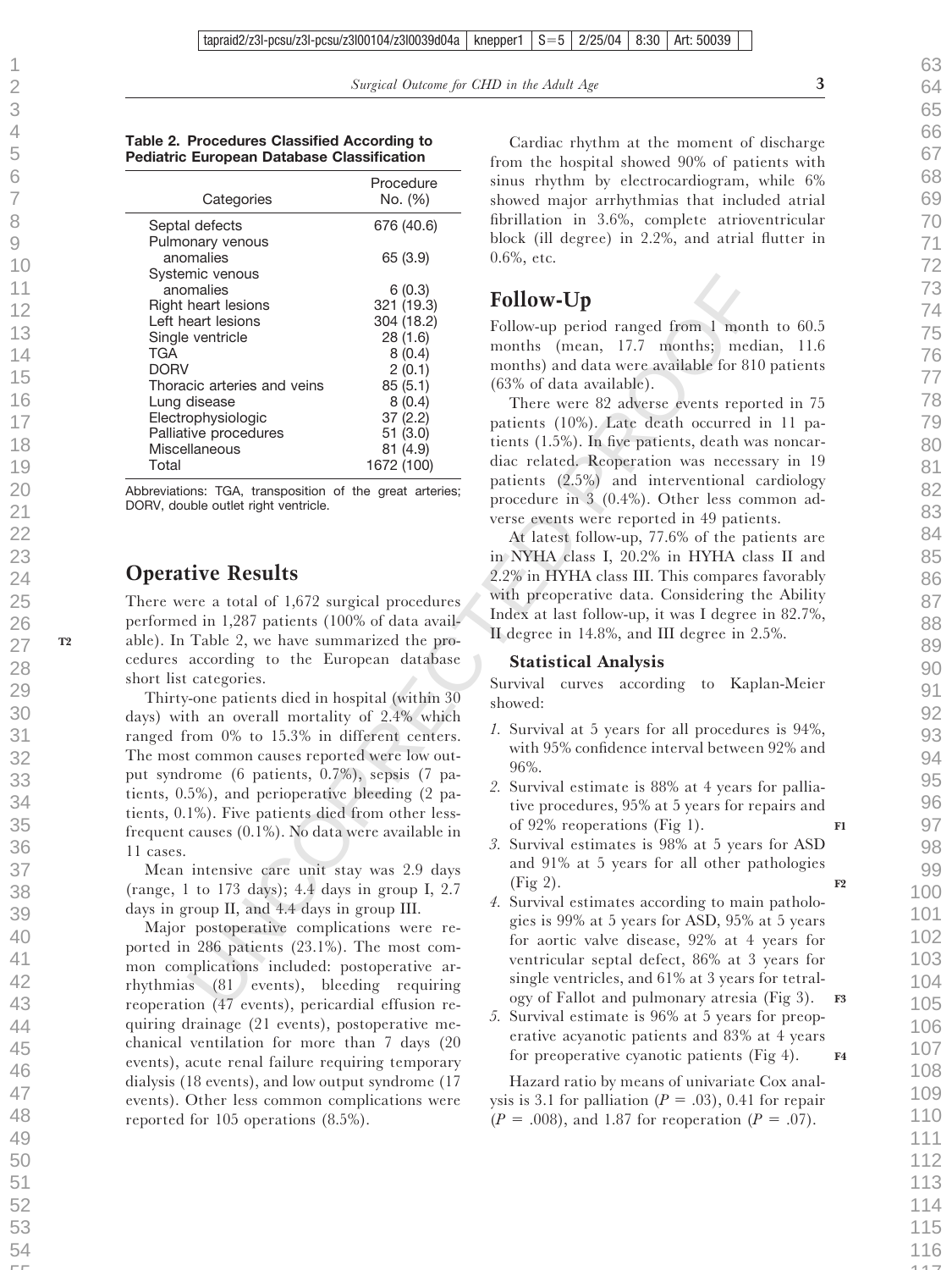

Hazard ratio by means of univariate Cox analysis is 6.5 for tetralogy of Fallot  $(P \le 0.0001)$ , 3.4 for single ventricle  $(P = .04)$ , and 0.11 for ASDs  $(P < .0001)$ . Hazard ratio by means of univariate Cox analysis is 4.9 for Down syndrome  $(P = .008)$ and 5.2 for preoperative cyanosis  $(P < .0001)$  (Table 4).

**AQ: 1**

## **Discussion**

The number of adult patients with congenital heart defects has been growing steadily since the 1960s. In 2000, the number of adult patients is roughly equal to those under pediatric age. Twenty years from now, the number of adult

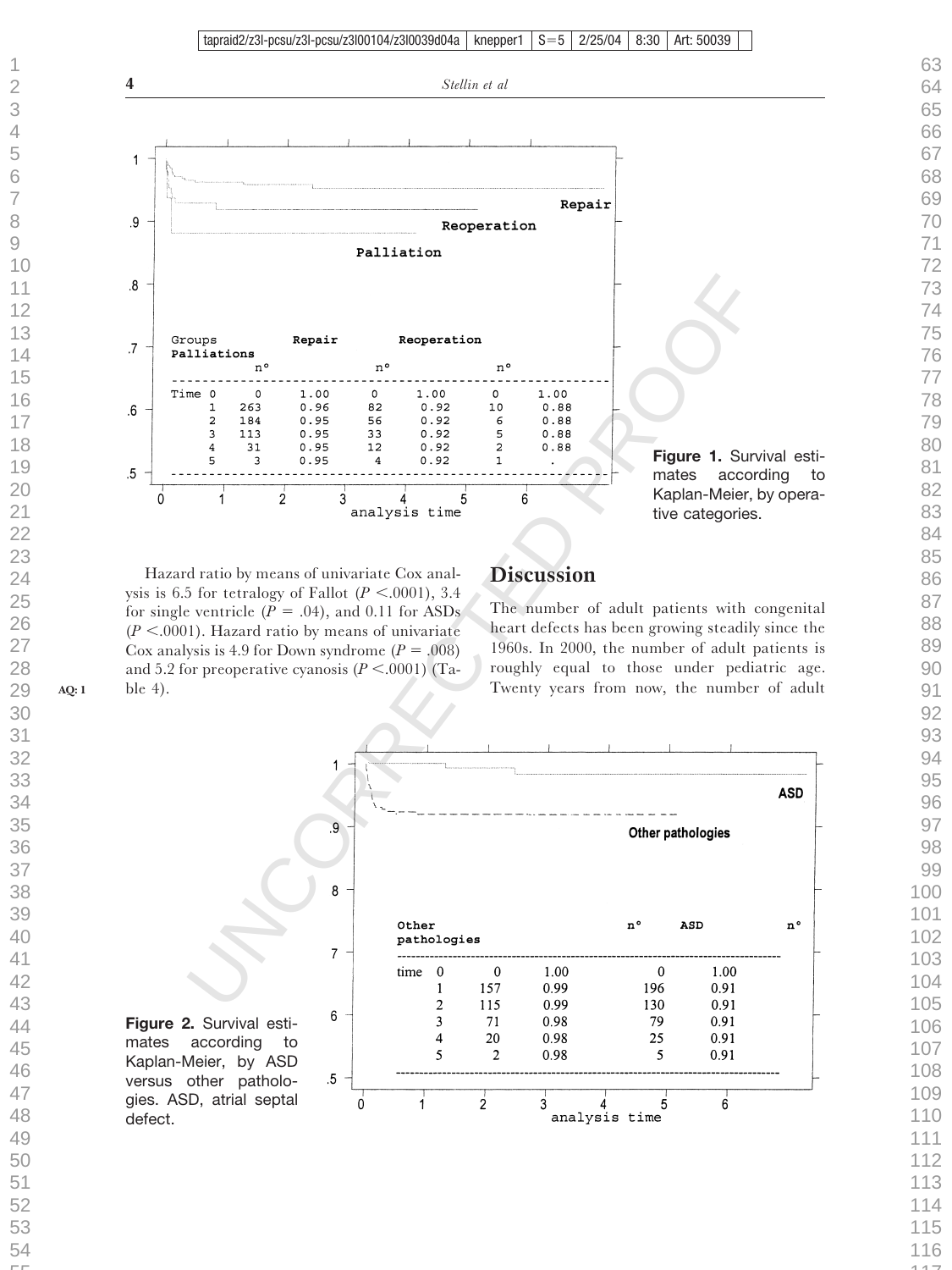*Surgical Outcome for CHD in the Adult Age* **5**



**Figure 3.** Survival estimates according to Kaplan-Meier, by pathologies. ASD, atrial septal defect; AVD, aortic valve disease; VSD, ventricular septal defect; SV, single ventricle; TOF-PA, tetralogy of Fallot-pulmonary atresia.

patients will exceed those in pediatric care by a considerable margin.1

 $.9$ 

Surgery for congenital heart disease has also changed considerably in the last two decades. Primary repair has steadily decreased beyond the pediatric age because of the improved results with correction in neonates and infants and better



**Figure 4.** Survival estimates according to Kaplan-Meier, by preoperative cyanosis.

 $-5$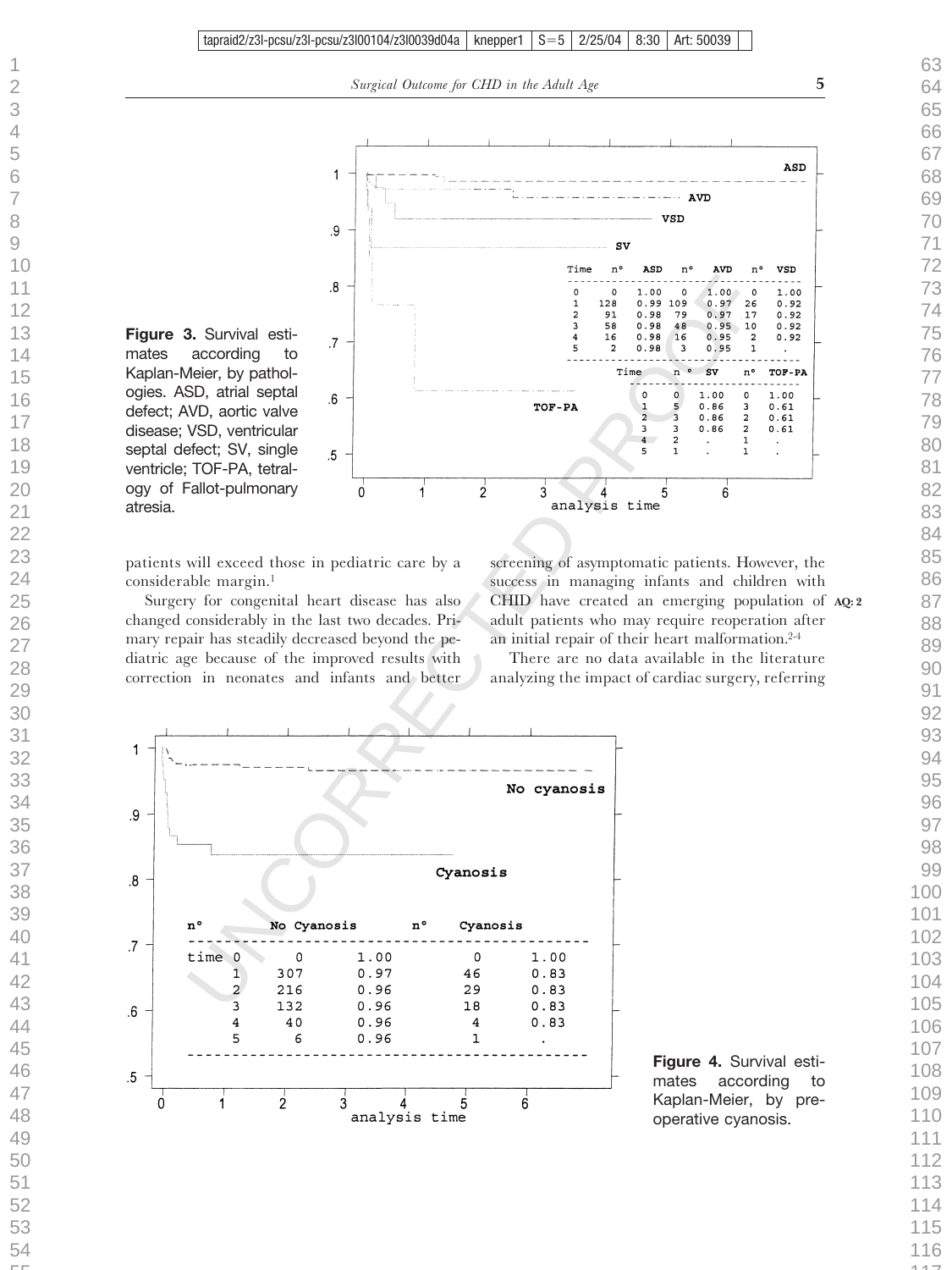$\frac{1}{2}$  tapraid2/z3l-pcsu/z3l-pcsu/z3l00104/z3l0039d04a knepper1  $\frac{1}{5}$  S=5  $\frac{1}{2}$  2/25/04  $\frac{1}{2}$  8:30 Art: 50039

**6** *Stellin et al*

to the most recent years. For this reason, our study has been undertaken with the aim of assessing the results of cardiac surgery in this particular age group and analyzing data of a large population referred in a short period of time.

Surgery for CHID in adult is based on the need to improve the patient's natural history. While natural history in children is well known, natural history of the adult population is less certain or unknown.3 Adult patients are generally referred for surgery because of increasing symptoms not controlled by medical therapy.<sup>4-8</sup>

In our analysis of a multicentric experience, the most striking result is that the risk for cardiac surgery in the entire population is indeed very low (2.4%) and comparable to that in the pediatric population.5

Our statistical analysis shows an estimated cumulative survival of 94% at 4 years, which is higher for complete repair (95%) as compared with reoperations (92%) and palliations (88%). This showed that when repair of congenital heart defects is not performed at a "proper time," this can still be carried out with a low mortality risk, improving patients' quality of life. This is also true for patients who underwent a physiologic correction by means of a Fontan repair and one and a half ventricle repair.8,9

Reoperation after repair also shows a good survival estimate. This will include patients with a residual lesion after repair (ie, residual ventricular septal defect, residual right or left ventricular outlet obstruction, residual valve dysfunction, etc) and/or patients who developed further heart disease after their initial repair (ie, right ventricular failure for pulmonary regurgitation after Fallot' tetralogy repair, conduits obstruction/ overgrowth, valve diseases, coronary arteries disease, right atrium enlargement/thrombosis after Fontan procedures, etc) In this group of patients, the intrinsic risk for intraoperative hemorrhage caused by repeated sternotomies also needs to be taken into account.

A palliative procedure performed in the adult is undertaken with the aim of temporarily improving clinical status in patients with no chance for correction. Surgery in this group still shows a positive impact by improving quality of life with an acceptable mortality. However, in this group, results should be compared with those for heart or heart/lung transplantation in CHID.

Repair of simple lesions such as ASDs, ventricular septal defects, or atrioventricular septal defects shows a better survival estimate when compared with lesions characterized by a functionally single ventricle. However, survival estimate is superior for functionally single ventricle lesions when compared with a complex biventricular lesion as tetralogy of Fallot and pulmonary atresia.

Approximately one third of our population consisted of repair of ASDs. It is impressive to see that still, in the adult age, so many ASDs are closed surgically rather than with a transcatheter device. In our Kaplan-Meier survival estimates (Fig 9), we compared survival at 5 years of ASD **AQ: 4** alone with other pathologies. Surgery for lesions other than ASD still shows a good 5-year survival (91%).

It is also noteworthy that<sup> $4,5$ </sup> patients presenting with a preoperative cyanosis have a higher surgical risk and lower survival estimates at 4 years when compared with noncyanotic patients.

# **Conclusion**

This study has been undertaken by pediatric cardiac surgeons with the aim of evaluating the impact of cardiac surgery in this particular age group. We were able to collect follow-up information on 63% of patients.

ntrant history in children is well known, some a tetralogy of Fallot and pulntuomary<br>some and the solution is less and the standard from the solution is the symmetry controlled by medical tensing sympericulates are genera Surgery for CHID in the adult age is a safe, beneficial, and low-risk treatment that modifies the patient's natural history by improving their clinical status. Kaplan-Meier survival curves show a cumulative survival of 94% at 4 years, which is higher for complete repair (95%) as compared with reoperations (92%) or palliations (88%). Correction of CHID in the adult age is often a special problem requiring expertise and experience to ensure good outcome.3 Most congenital heart surgery should be performed by congenital heart surgeons. However, most congenital heart surgeons are based in pediatric units and practice primarily in children. Mixed units should be developed where pediatric cardiologists cooperate with adult cardiologists and where the pediatric cardiac surgeons can find proper facilities to treat adults with congenital hearts outside pediatric units.4-6

# **Acknowledgment**

On behalf of the Members of the European Congenital Heart Surgeons Association: W. Daenen,

 $-5$ 

1

**AQ: 3**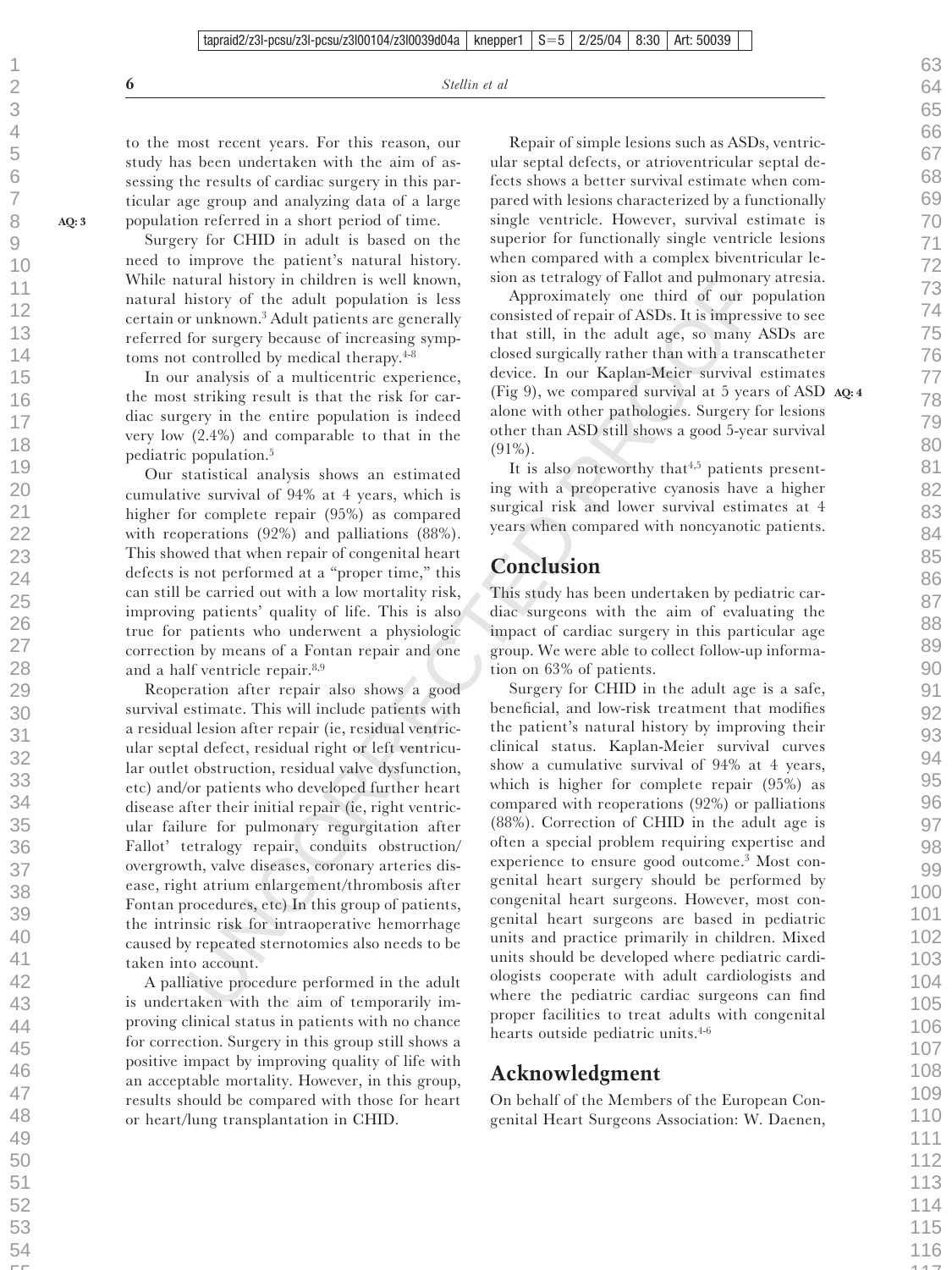MD (Leuven, Belgium), J. Rubay, MD (Bruxelles, Belgium), H. Sairanen, MD (Helsinky, Finland), E. Belli, MD (Paris, France), F. Lacour-Gayet, MD (Hamburg, Germany), A. Urban, MD (St Augustin, Germany), G. Ziemer, MD (Tubingen, Germany), G. Sarris, MD (Athens, Greece), G. Stellin, MD (Padova, Italy), D. Di Carlo, MD, R. Di Donato, MD (Rome, Italy), H.L. Lindberg, MD (Oslo, Norway), B. Maruszewski, MD (Warsaw, Poland), J. Fragata, MD (Lisbon, Portugal), V. Hraska, MD (Bratislava, Slovakia), H. Berggren, MD (Goteborg, Sweden), A.F. Corno, MD (Lausanna, Switzerland), M.J. Elliott, MD, V. Tzang, MD (London, UK), W.J. Brawn, MD (Birmingham, UK), C. Van Doorn, MD (Leeds, UK). **References** 1. Webb GD: Care of adult with congenital heart diseases- A challenge for the new millennium. Thorac Cardiovasc Surg 2. Warners CA, Somerville J: Tricuspid atresia with transposition of the great arteries in adolescents and adults: Current state and late complications. Br Heart J 57:543-547, 3. Williams WG, Webb GD: The emerging population with congenital heart disease. Pediatr Card Surg Annu Semin Thorac Cardiovasc Surg 3:227-233, 2000 4. Somerville J: Management of adult with congenital heart disease: An emerging increasing problem. Annu Rev Med 48:283-293, 1997 5. Somerville J: The adult with surgically corrected congenital heart disease: Long term care. Cardiol Rev 4:57-64, 6. Dore A, Glancy DL, Stone S, et al: Cardiac surgery for grown-up congenital heart patients: Survey of 307 consecutive operations from 1991 to 1994. Am J Cardiol 80:906- 913, 1997 7. Gazoulis MA, Hechter S, Webb GD: Outpatients for adults with congenital heart disease: Increasing workload and evolving patterns of referral. Heart 81:57-61, 1999 8. Veldtman GR, Nishimoto A, Siu S, et al: The Fontan procedure in adults. Heart 86:330335, 2001 9. Steflin G, Vida VL, Milanesi O, et al: Surgical treatment of complex cardiac anomalies: The "one and one half ventri-*Surgical Outcome for CHD in the Adult Age* **7 AQ: 5 AQ: 6**

49:30-34, 2001

tapraid2/z3l-pcsu/z3l-pcsu/z3l00104/z3l0039d04a knepper1  $\mid$  S=5  $\mid$  2/25/04  $\mid$  8:30 Art: 50039

cle repair". Eur J Cardiothorac Surg 22:1043-1049, 2002

16, MD (Rome, Italy), H.L. Lindberg, the first have a the state of the state of the state of the state of the state of the state of the state of the state of the state of the state of the state of the state of the state of

 $-5$